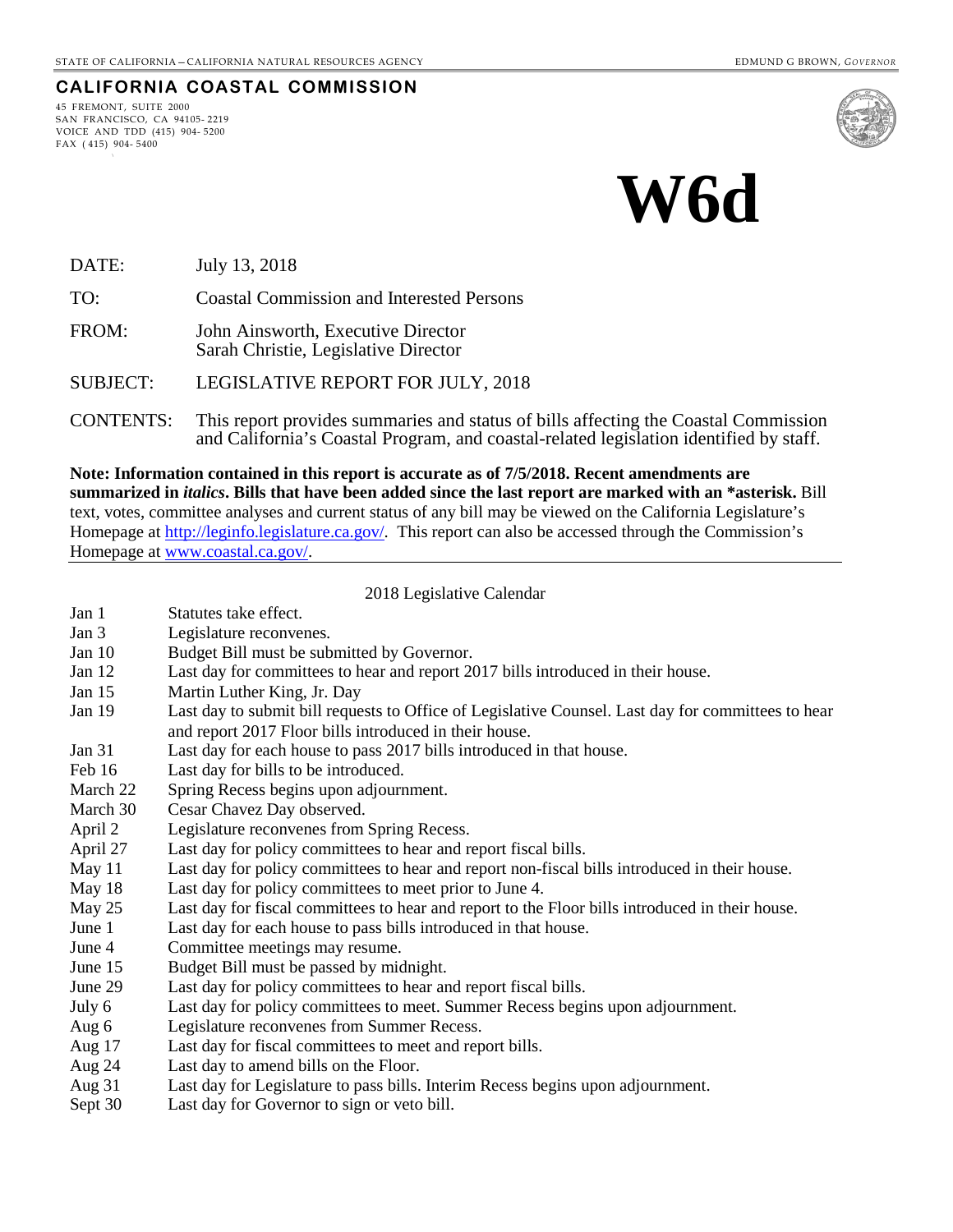# **PRIORITY LEGISLATION**

## **[California Proposition 68: Parks, Environment and Water Bond](http://www.sos.ca.gov/elections/ballot-measures/qualified-ballot-measures/)**

This measure was placed on the June 5 statewide ballot pursuant to the passage of SB 5 (De León). Proposition 68 would provide \$4 billion in general obligation bonds for a variety of climate resilience, water quality, water supply, parks, environmental restoration, acquisition and lower cost recreation projects. A total of \$226 million would be available to the State Coastal Conservancy for specified coastal, river parkway, climate resiliency and restoration projects, including \$30 million for lower cost visitor serving projects.

## **Commission Position Support**

# **AB 18 (Eduardo Garcia) [California Clean Water, Climate, Coastal Protection and Outdoor](http://leginfo.legislature.ca.gov/faces/billNavClient.xhtml?bill_id=201720180AB18)  [Access For All Act of 2018](http://leginfo.legislature.ca.gov/faces/billNavClient.xhtml?bill_id=201720180AB18)**

*This bill originally would have created the above-entitled bond act. Amendments of 7/2 gutted the bill and amended it to concern the Licensed Physicians and Dentists from Mexico Pilot Program.*

| Introduced    | 12/05/16                |
|---------------|-------------------------|
| Last Amended  | 07/02/18                |
| <b>Status</b> | Senate Rules Committee. |

## **[AJR 29 \(Limón\) Oil and gas: offshore drilling: operations: leases](http://leginfo.legislature.ca.gov/faces/billNavClient.xhtml?bill_id=201720180AJR29)**

This resolution would provide that the Legislature strongly and unequivocally supports the current federal prohibition on new oil and gas drilling in federal waters offshore California, opposes the Trump administration's proposal to remove safety and environmental protections related to offshore drilling operations, and opposes the Trump administration's proposed leasing plan that would expand lease areas off California. The resolution would also urge the United States Secretary of the Interior to remove California from that proposed leasing plan, and would request that the Bureau of Ocean Energy Management hold more than one public hearing on the plan in California.

| Introduced    | 01/16/18   |
|---------------|------------|
| Last Amended  | 01/30/18   |
| <b>Status</b> | Chaptered. |

## **HR 70 (Baker) [Relative to offshore drilling](http://leginfo.legislature.ca.gov/faces/billNavClient.xhtml?bill_id=201720180HR70)**

This resolution makes findings about California's historic opposition to offshore oil drilling the impacts of the 1969 Santa Barbara oil spill, and the importance of California's coastal economy. The measure urges President Trump and Interior Secretary Zinke to exempt waters off California's coast from new oil and gas leasing plans.

| Introduced    | 01/12/18                          |
|---------------|-----------------------------------|
| <b>Status</b> | Pending Referral in the Assembly. |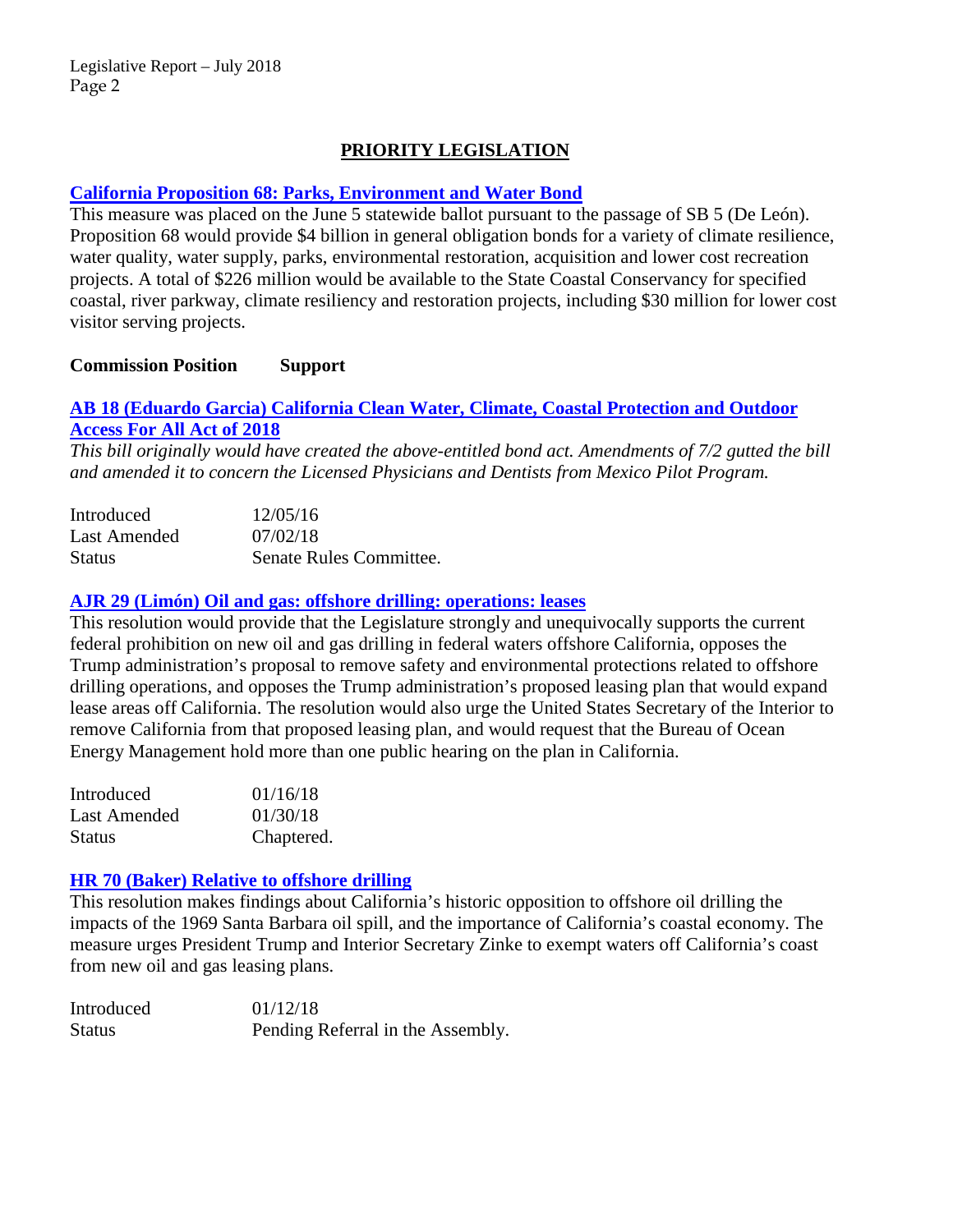## **AB 388 (Mullin) Greenhouse Gas [Reduction Fund: wetland restoration projects](http://leginfo.legislature.ca.gov/faces/billNavClient.xhtml?bill_id=201720180AB388)**

This bill will authorize the use of GGRF moneys for the beneficial reuse of dredged materials for wetland restoration projects, provided that the investment furthers the purposes of the California Global Warming Solutions Act of 2006 (AB 32). *Amendments of 6/22 make minor, technical changes.*

| Introduced    | 02/09/17                                                             |
|---------------|----------------------------------------------------------------------|
| Last Amended  | 06/22/17                                                             |
| <b>Status</b> | Senate Natural Resources and Water Committee. Held under submission. |

## **AB 457 [\(Cunningham\) Saline water conversion: Diablo Canyon Nuclear Plant](http://leginfo.legislature.ca.gov/faces/billNavClient.xhtml?bill_id=201720180AB457)**

This bill would require the Public Utilities Commission to contract with an independent third party to study of the feasibility of utilizing Diablo Canyon's existing desalination facility for local water use as part of the decommissioning process.

| Introduced    | 02/13/17                |
|---------------|-------------------------|
| Last Amended  | 0.5/26/17               |
| <b>Status</b> | Senate Rules Committee. |

## **AB 554 [\(Cunningham\) Desalination: statewide goal](http://leginfo.legislature.ca.gov/faces/billNavClient.xhtml?bill_id=201720180AB554)**

This bill would establish a statewide goal of desalinating 300,000 acre-feet per year of drinking water by 2025, and 500,000 acre-feet per year by 2030. *Amendments of 3/27 make non-substantive changes to the findings portion of the bill.*

| Introduced   | 02/14/17                                                  |
|--------------|-----------------------------------------------------------|
| Last Amended | 03/27/17                                                  |
| Status       | Assembly Appropriations Committee. Held under submission. |

## **AB 663 (Bloom) [Coastal resources: housing](http://leginfo.legislature.ca.gov/faces/billNavClient.xhtml?bill_id=201720180AB663)**

This bill would reinstate the Coastal Act affordable housing policies that were repealed in 1981. The bill would also repeal language precluding the Commission from requiring local governments to include affordable housing policies in their LCPs*. Amendments of 4/19 add a 5 year sunset provision.*

| <b>Commission Position Support</b> |
|------------------------------------|
| Assembly Inactive File.            |
| 04/19/17                           |
| 02/14/17                           |
|                                    |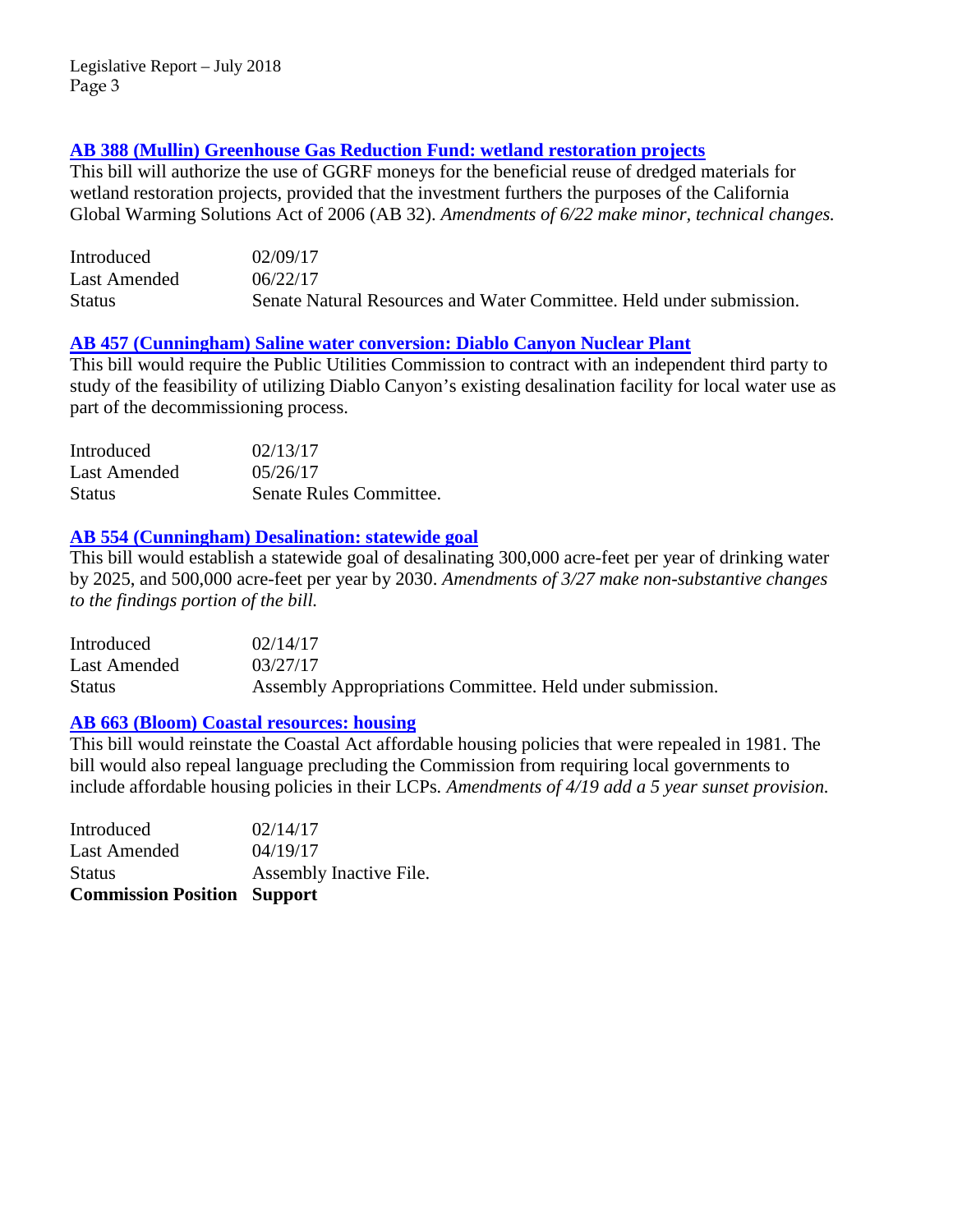# **AB 684 [\(Stone\) California Coastal Commission: ex parte communications: data base](http://leginfo.legislature.ca.gov/faces/billNavClient.xhtml?bill_id=201720180AB684)**

This bill would require the Commission, by July 1, 2018, to develop and implement an online data base for the reporting of ex parte communications. The bill would require that the database be publicly searchable, and that all ex-parte communications must be posted on line within 7 days of the communication. Communications taking place less than 7 days prior to the hearing must be posted on line prior to the beginning of the hearing at which the matter is to be discussed. *Amendments of 6/29 require the Commission to provide training and technical support to Commissioners upon request; and provide that if an Commissioner is unable to post an ex parte communication on the database due to a problem with the Server within 2 days of the hearing, the Commissioner shall verbally disclose the ex parte on the matter from the dais, and state the reason for not posting the ex parte. The communication must be posted on the database as soon as the technical issue is resolved. Amendments of 7/18 change "meeting" to "hearing" for the purpose of disclosing an ex parte communication. The practical effect of this amendment is that ex parte communications can take place during commission meetings, provided that they are disclosed prior to the opening of the hearing item.*

| Introduced    | 02/15/17                                                |
|---------------|---------------------------------------------------------|
| Last Amended  | 07/18/17                                                |
| <b>Status</b> | Senate Appropriations Committee. Held under submission. |

## **[AB 816 \(Kiley\) Webcasts of public meetings and workshops](http://leginfo.legislature.ca.gov/faces/billTextClient.xhtml?bill_id=201720180AB816)**

This bill would require all boards and commissions within the Natural Resources Agency and the Environmental Protection Agency provide a live webcast of all public meetings in a manner that allows for listeners and viewers to provide public comment. The bill does not apply to meetings held at "non-agency" sites as defined: "A location other than agency headquarters or state government buildings or facilities where the primary operations of the agency... take place."

| Introduced    | 02/15/17                                                             |
|---------------|----------------------------------------------------------------------|
| <b>Status</b> | Senate Natural Resources and Water Committee. Held under submission. |

# **[AB 1077 \(O'Donnell\) Off-highway vehicles](http://leginfo.legislature.ca.gov/faces/billNavClient.xhtml?bill_id=201720180AB1077)**

This bill would indefinitely extend the authorization for the Department of State Parks' authorization to administer the Off-Highway Motor Vehicle Recreation Program. *Amendments of 4/5 extend the sunset date to January 1, 2019, unless a specified report is not received by the Legislature by January 1, 2018, in which case the act would be repealed on July 1, 2018.*

| Introduced    | 02/16/17                                                  |
|---------------|-----------------------------------------------------------|
| Last Amended  | 04/05/17                                                  |
| <b>Status</b> | Assembly Appropriations Committee. Held Under Submission. |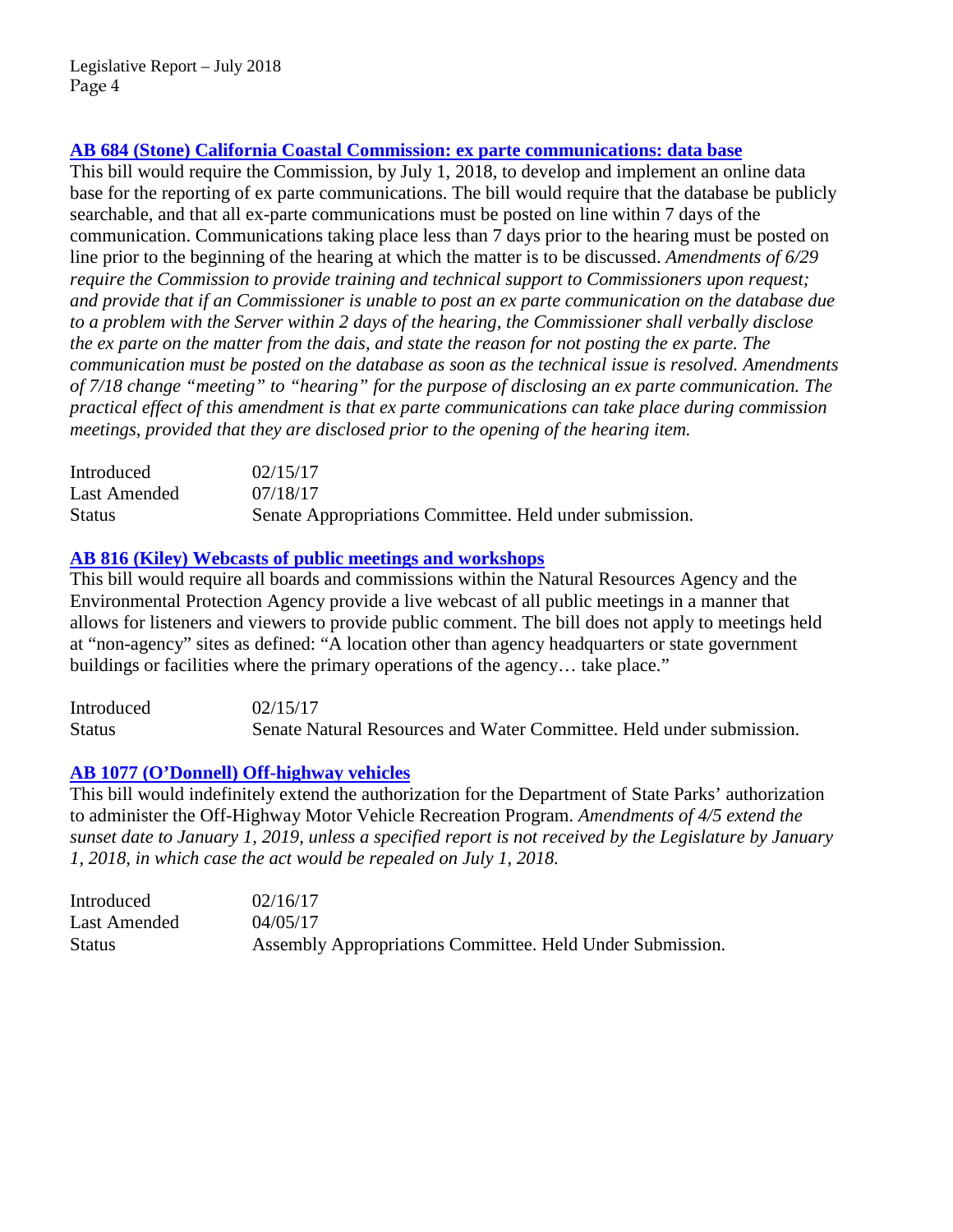## **[AB 1097 \(Levine\) State beaches and parks](http://leginfo.legislature.ca.gov/faces/billTextClient.xhtml?bill_id=201720180AB1097&search_keywords=smoking)**

This bill would make it an infraction, punishable by a fine of \$50, for anyone to smoke a tobacco product or dispose of a cigar or cigarette on a state coastal beach or a unit of the state park system. The bill would require the director to post signs in state park units to that effect, and also allows the director to designate areas exempt from the prohibition.

| Introduced    | 02/16/17                                         |
|---------------|--------------------------------------------------|
| Last Amended  | 06/13/18                                         |
| <b>Status</b> | Senate Appropriations Committee (suspense file). |

## **[AB 1129 \(Stone\) California Coastal Commission](http://leginfo.legislature.ca.gov/faces/billNavClient.xhtml?bill_id=201720180AB1129)**

This bill would require that shoreline protective devices and would amend PRC 30235 to define "existing structure" as structures built prior to January 1, 1977, and to specify that shoreline protective devices must be approves consistent with Coastal Act policies protecting public access, shoreline ecology, natural landforms and other impacts on coastal resources. The bill would specify that emergency permits issued for shoreline protective devices are intended to allow the minimum amount of temporary development necessary to address the emergency situation. The bill would also amend PRC 30821 to allow for the imposition of administrative penalties for unpermitted shoreline protective devices.

| <b>Commission Position Support</b> |                         |
|------------------------------------|-------------------------|
| <b>Status</b>                      | Assembly Inactive File. |
| Last Amended                       | 02/09/17                |
| Introduced                         | 02/17/17                |

## **AB 1151 (Gloria) [Vaquita-harmful fish and fish products](http://leginfo.legislature.ca.gov/faces/billNavClient.xhtml?bill_id=201720180AB1151)**

This bill would make it unlawful to sell, offer for sale, trade or distribute fish or fish products whose capture methods are harmful to the critically endangered vaquita, the world's smallest and most rare cetacean, found only in the northern Gulf of Mexico. This bill would prohibit the sale of fish species which are caught through the use of gill nets in vaquita habitat. *Amendments of 5/30 would require the Department of Fish and Wildlife to adopt regulations to enforce the prohibition by January 1, 2019, and prohibit the Department from taking any enforcement actions pursuant to the regulations prior to July 1, 2019.*

| <b>Commission Position Support</b> |
|------------------------------------|
| Senate Inactive File.              |
| 05/30/17                           |
| 02/17/17                           |
|                                    |

## **[AB 1281 \(Limón\) State parks: climate change: study](http://leginfo.legislature.ca.gov/faces/billNavClient.xhtml?bill_id=201720180AB1281)**

This bill would require the Department of Parks and Recreation to conduct a study that includes recommendations for actions to address the impacts of climate change at state parks by July 1, 2018.

| Introduced    | 02/17/17                                                  |
|---------------|-----------------------------------------------------------|
| Last Amended  | 03/30/17                                                  |
| <b>Status</b> | Assembly Appropriations Committee. Held under submission. |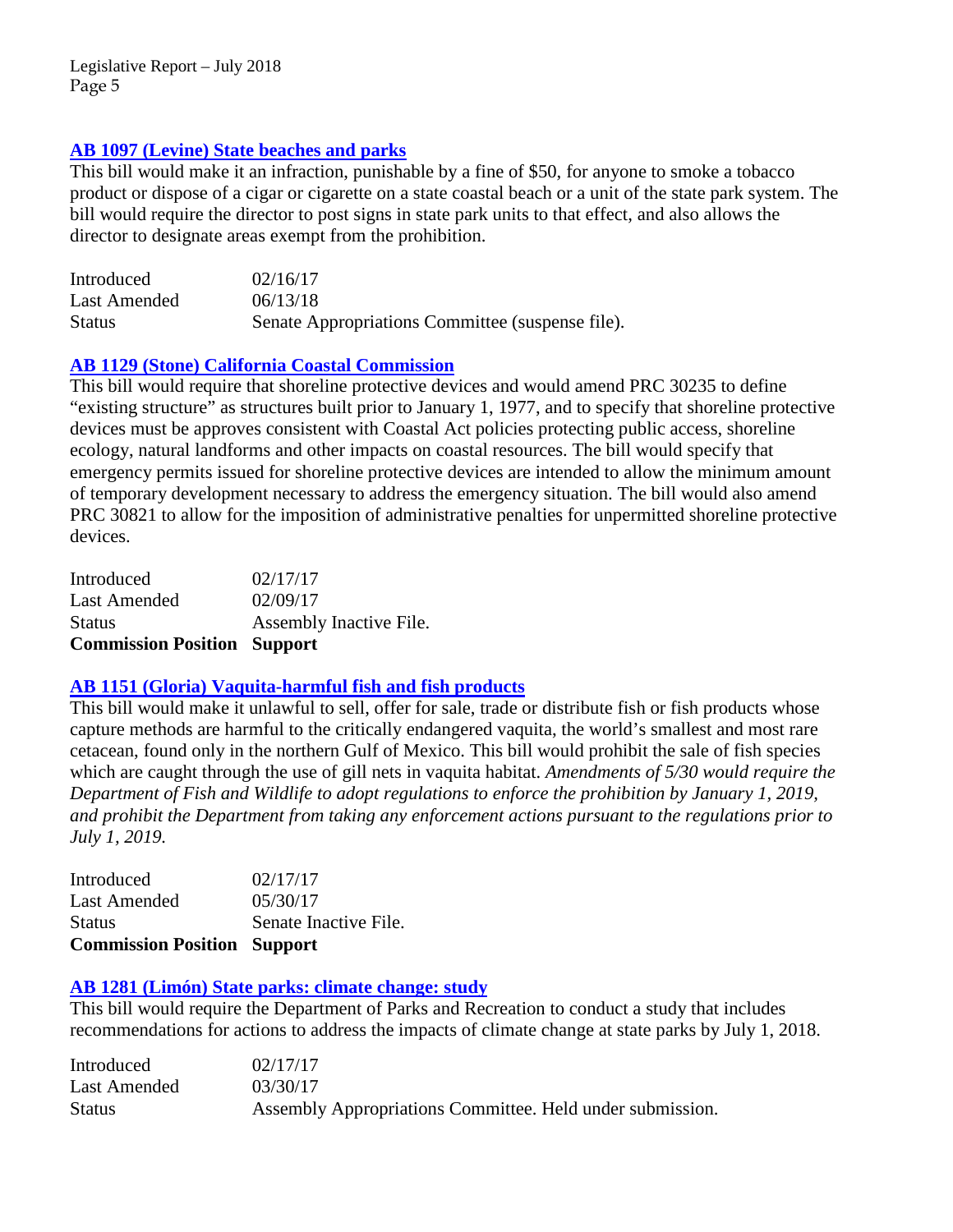## **[AB 1196 \(Harper\) California Coastal Act: Port of Newport Beach](http://leginfo.legislature.ca.gov/faces/billNavClient.xhtml?bill_id=201720180AB1196)**

*Amendments of 3/22 would designate the City of Newport Beach city harbor as a port, and authorize the preparation of a Port Master Plan. This bill is identical to AB 2464 (Harper) as introduced 2/14/18.* 

Introduced 02/14/18 Last Amended  $03/22/18$ Status Senate Natural Resources and Water Committee. **Commission Position Oppose**

## **[AB 1594 \(Bloom\) Ocean protection: plastic pollution](http://leginfo.legislature.ca.gov/faces/billNavClient.xhtml?bill_id=201720180AB1594)**

*This bill originally would have directed the Ocean Protection Council to complete and submit to the Legislature a report describing existing data on marine plastic pollution and recommending possible legislative actions to reduce coastal and marine plastic pollution. Amendments of 5/1 gutted the bill and amended it to concern the contracting procedures of the Los Angeles Metropolitan Transportation Authority.*

| Introduced    | 02/17/17      |
|---------------|---------------|
| Last Amended  | 06/18/18      |
| <b>Status</b> | Senate Floor. |

**[AB 1642 \(Caballero\) California Coastal Commission: ex parte communications: disclosure](http://leginfo.legislature.ca.gov/faces/billNavClient.xhtml?bill_id=201720180AB1642)**

This bill would require the Director of the Coastal Commission to post all written ex parte communication disclosures on the Commission's internet website.

| Introduced    | 02/17/17                         |
|---------------|----------------------------------|
| <b>Status</b> | <b>Assembly Rules Committee.</b> |

## **AB 1775 (Limón/Muratsuchi) [State lands: leasing: oil and gas](http://leginfo.legislature.ca.gov/faces/billNavClient.xhtml?bill_id=201720180AB1775)**

This bill would prohibit the State Lands Commission and local trustees of state tidelands from entering into any new lease or other conveyance authorizing new construction of oil- and gas-related infrastructure upon tidelands and submerged lands within state waters. *Amendments of 4/18 shifted the prohibition from conveyances increasing exploration, development, or production of oil or natural gas production to conveyances authorizing construction of new oil- and gas-related infrastructure.*

| Introduced    | 01/04/18                               |
|---------------|----------------------------------------|
| Last Amended  | 04/18/18                               |
| <b>Status</b> | Senate Appropriations Committee (8/6). |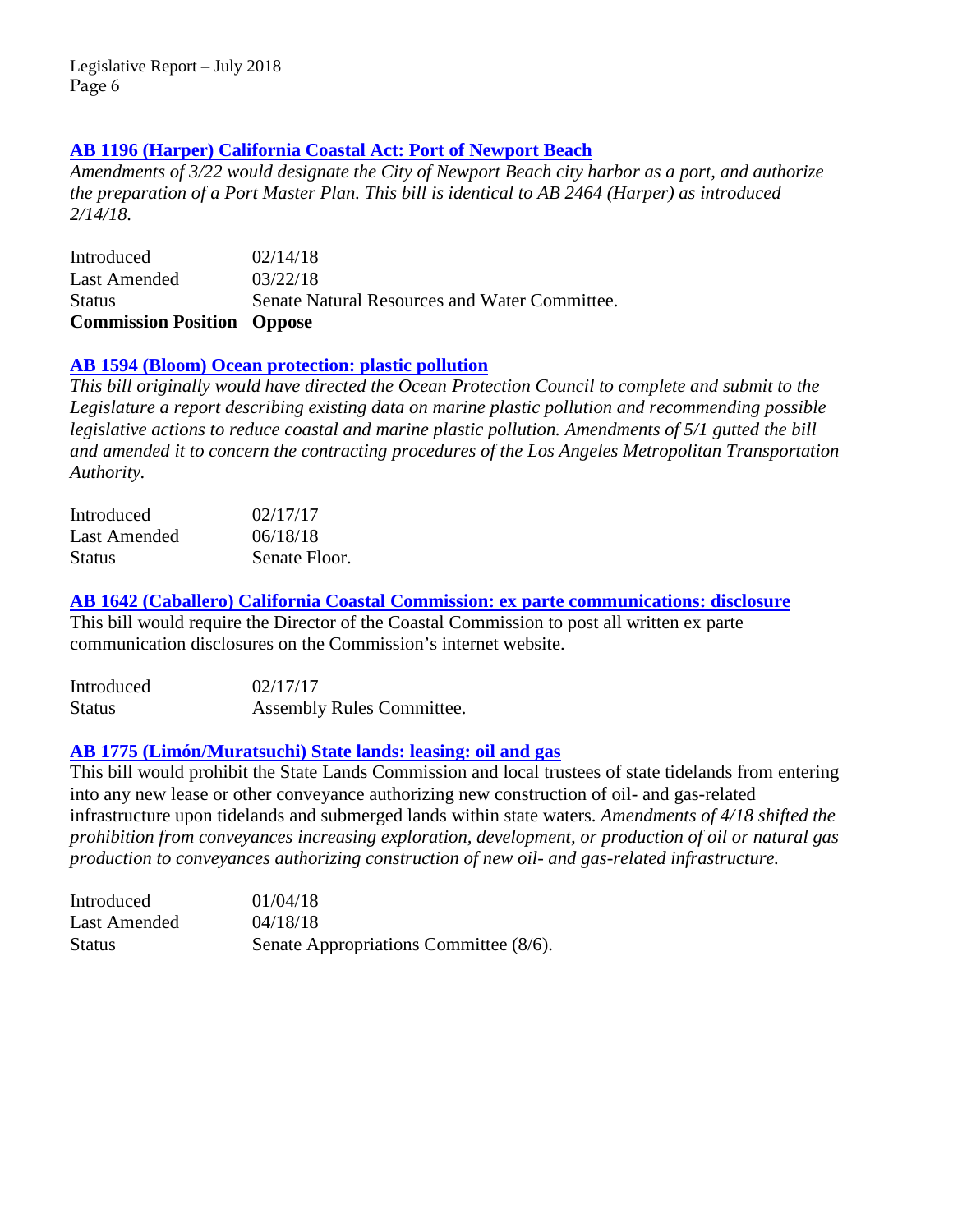## **[AB 1782 \(Muratsuchi\) Surfing](https://leginfo.legislature.ca.gov/faces/billTextClient.xhtml?bill_id=201720180AB1782)**

This bill would establish surfing as the state's official sport. *Amendments of 5/10 acknowledge the intersection of coastal tribes with the sport of surfing. Amendments of 6/26 make minor, technical changes.*

Introduced 01/08/18 Last Amended  $06/26/18$ Status In Assembly for Concurrence. **[AB 1884 \(Calderon\) Single use plastic straws](http://leginfo.legislature.ca.gov/faces/billNavClient.xhtml?bill_id=201720180AB1884)**

This bill would prohibit food facilities, as defined, from providing a single-use plastic straw to customers unless specifically requested. The first and second violations of this prohibition would receive a warning, and any subsequent violation would result in a fine of \$25 for each day the food facility is in violation. *Amendments of 4/30 place a cap of \$300 on the total annual fine amount. Amendments of 6/27 specify that the prohibition would be enforced by officers authorized to enforce the California Retail Food Code.*

| Introduced                                    | 01/17/18                               |
|-----------------------------------------------|----------------------------------------|
| Last Amended                                  | 06/27/18                               |
| <b>Status</b>                                 | Senate Appropriations Committee (8/6). |
| <b>Commission Position Support if Amended</b> |                                        |

## **AB 2162 [\(Chiu\) Housing and development: supportive housing](http://leginfo.legislature.ca.gov/faces/billNavClient.xhtml?bill_id=201720180AB2162)**

This bill would establish that "supportive housing" is allowed "by right" in commercial zones and areas where "multiple dwelling uses" are permitted, subject to certain restrictions. Supportive housing is affordable rental housing with access to intensive services that promote housing stability. *Amendments of 5/9 increase the length of time for a local government to complete its review of a completed application from 90 to 120 days for a project of more than 50 units; and 60 days for a project of fewer than 50 units. Amendments of 7/3 extend "by right" eligibility for supportive housing to projects of 50 or fewer units, for cities with a population of less than 200,000 and a homeless population of fewer than 1,500.*

| Introduced    | 02/12/18                         |
|---------------|----------------------------------|
| Last Amended  | 07/03/18                         |
| <b>Status</b> | Senate Appropriations Committee. |

## **[AB 2191 \(O'Donnell\) White shark population monitoring and beach safety program](http://leginfo.legislature.ca.gov/faces/billTextClient.xhtml?bill_id=201720180AB2191)**

This bill would direct the Ocean Protection Council to develop white shark monitoring and beach safety program for the purpose of awarding grants to academic institutions, public agencies, nonprofit corporations, and local agencies to monitor and track white shark movements off the coast of California. *Amendments of 4/24 add public agencies and nonprofit corporations to the list of eligible recipients.*

Introduced 02/12/18 Last Amended  $04/24/18$ Status Withdrawn from Senate Natural Resources and Water Committee.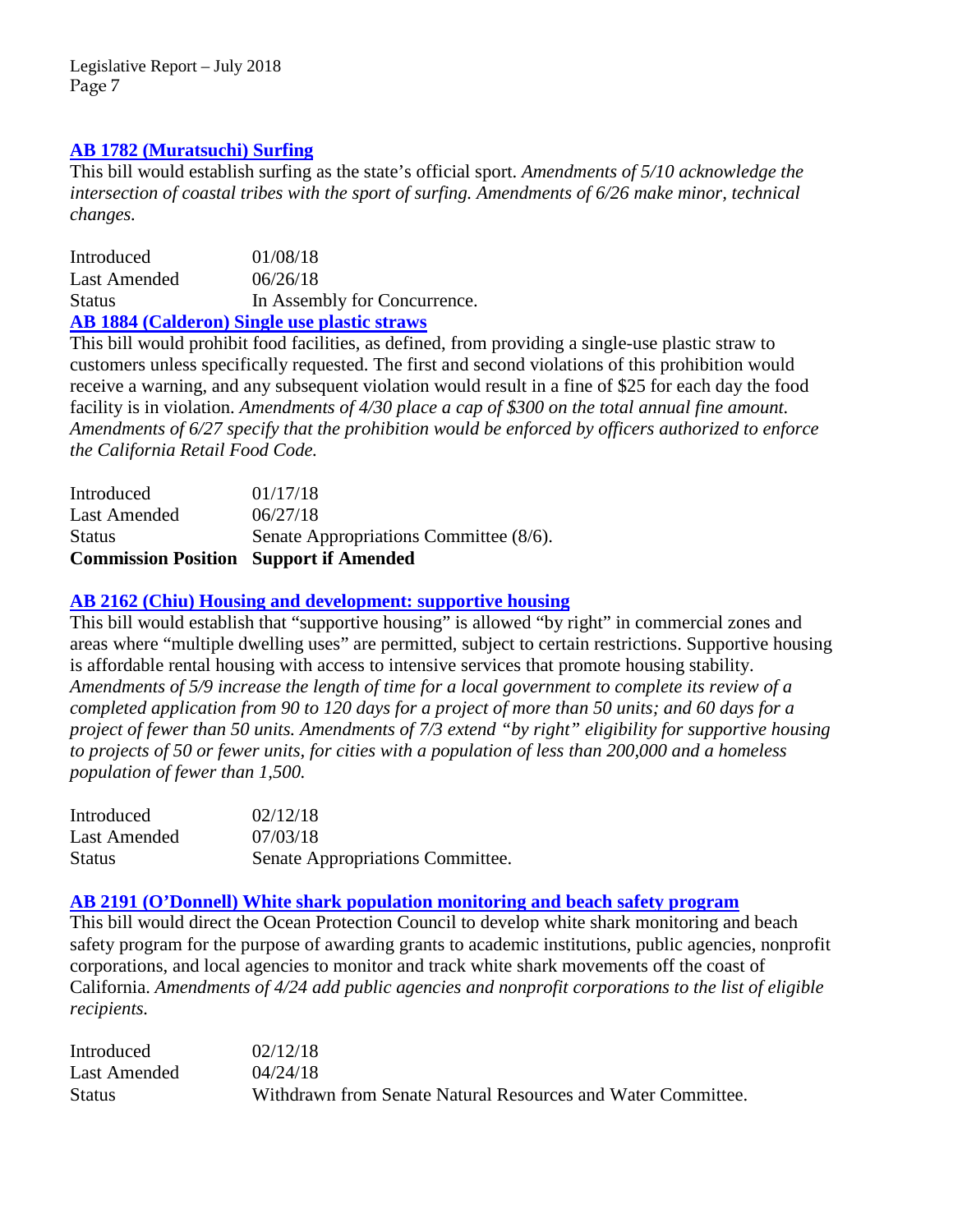## **[AB 2379 \(Bloom\) Waste management: plastic](http://leginfo.legislature.ca.gov/faces/billNavClient.xhtml?bill_id=201720180AB2379) microfiber**

This bill would require that any article of clothing made of fabric that is more than 50% polyester bear a label stating that the garment sheds plastic microfibers when washed*. Amendments of 4/26 specify that the requirement can only be enforced through a civil action brought by the Attorney General, District Attorney, or city attorney.*

| <b>Commission Position Support</b> |                         |
|------------------------------------|-------------------------|
| <b>Status</b>                      | Assembly Inactive File. |
| Last Amended                       | 04/26/18                |
| Introduced                         | 02/14/18                |

## **[\\*AB 2447 \(Reyes\) California Environmental Quality Act: land use: environmental justice](https://leginfo.legislature.ca.gov/faces/billNavClient.xhtml?bill_id=201720180AB2447)**

This bill would require a CEQA lead agency to provide notice to residents of disadvantaged communities within ½ mile of a proposal to place or expand an industrial facility, and schools within one mile. The bill would require a lead agency to hold at least one meeting for residents of nearby disadvantaged communities to provide input on the proposal.

| Introduced    | 02/14/18                               |
|---------------|----------------------------------------|
| Last Amended  | 07/02/18                               |
| <b>Status</b> | Senate Appropriations Committee (8/6). |

## **[AB 2464 \(Harper\) Port of Newport Beach](http://leginfo.legislature.ca.gov/faces/billNavClient.xhtml?bill_id=201720180AB2464)**

This bill would include the City of Newport Beach to prepare a Port Master Plan for their harbor. *This bill is identical at AB 1196, as amended 3/22/18.*

| Introduced    | 02/14/18                              |
|---------------|---------------------------------------|
| <b>Status</b> | Assembly Natural Resources Committee. |

## **[AB 2528 \(Bloom\) Climate adaptation](https://leginfo.legislature.ca.gov/faces/billNavClient.xhtml?bill_id=201720180AB2528)**

This bill would define "habitat resilience areas" as watersheds that currently support the largest populations of fish in each bioregion within the state or a watershed that supports populations of fish with critical genetic diversity essential for the recovery of those fish species; designated source waters; coastal estuaries over two acres in size; and designated mountain meadows. The bill would include habitat resilience areas as a sector in the State's Safeguarding California Plan. *Amendments of 7/3 make minor, technical changes.*

| <b>Introduced</b> | 02/14/18                         |
|-------------------|----------------------------------|
| Last Amended      | 07/03/18                         |
| Status            | Senate Appropriations Committee. |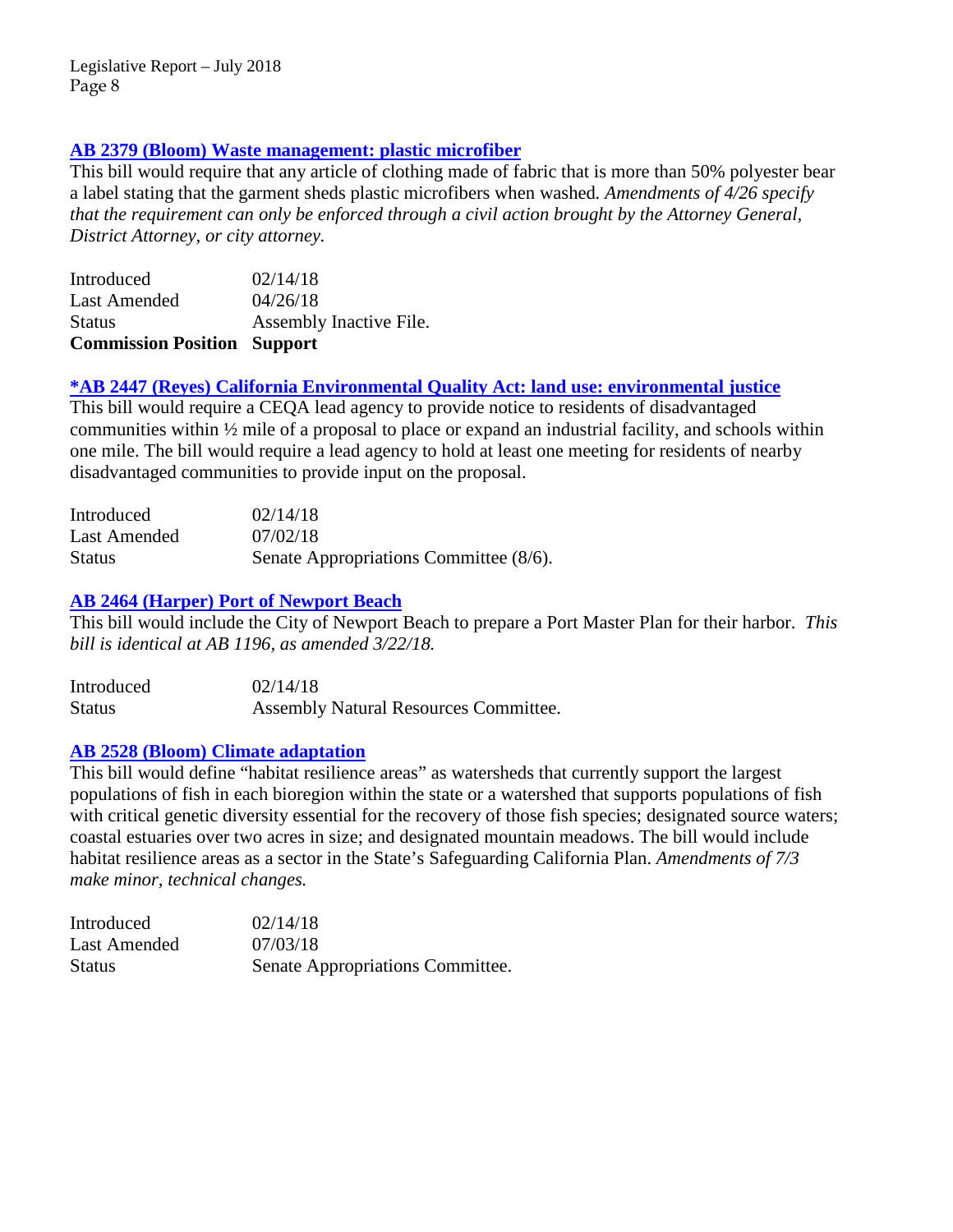# **[AB 2614 \(Carrillo\) Outdoor experiences: disadvantaged youth](https://leginfo.legislature.ca.gov/faces/billNavClient.xhtml?bill_id=201720180AB2614)**

This bill would require the Natural Resources Agency (CNRA) to survey and compile a list of schools that offer bus service for students to participate in a nonprofit organization that provides outdoor services to disadvantaged youth. The bill would require the CNRA to develop a grant program that funds innovative transportation programs that support access to outdoor experiences and education for underserved schools. The bill would require the agency to consult with the Department of Parks and Recreation, the Coastal Commission and the Coastal Conservancy before establishing guidelines for the program. *Amendments of 7/3 remove the provisions directing the CNRA to compile a list of schools that offer bus services to nonprofit organizations and to develop a grant program for nonprofit organizations that transport underserved youth to the outdoors. Instead, the amended bill directs the CNRA to develop a program by which the agency itself will help disadvantaged communities access natural and cultural resources, education programs, and recreational amenities, and makes the grant program permissive.*

| <b>Commission Position Support</b> |                                  |
|------------------------------------|----------------------------------|
| <b>Status</b>                      | Senate Appropriations Committee. |
| Last Amended                       | 07/03/18                         |
| Introduced                         | 04/18/18                         |

# **AB 2754 (Levine) [California Coastal Act: development](http://leginfo.legislature.ca.gov/faces/billNavClient.xhtml?bill_id=201720180AB2754)**

This bill would amend the definition of "development" in Public Resources Code Section 30106 to exclude "routine and ongoing" agricultural activities as defined in subdivision (b) of Section 786.1 of the California Code of Regulations, unless the Commission makes a finding that the activity has a substantial impact on protected coastal resources.

| Withdrawn from Assembly Natural Resources Committee. |
|------------------------------------------------------|
|                                                      |
|                                                      |
|                                                      |

# **[AB 2779 \(Stone\) Recycling: single-use plastic container caps](https://leginfo.legislature.ca.gov/faces/billNavClient.xhtml?bill_id=201720180AB2779)**

This bill would prohibit the sale of any single-use plastic beverage container unless the cap is tethered or otherwise affixed to the container. *Amendments of 5/25 set the effective date on January 1, 2022, limit the prohibition to bottled water, and exempt small bottlers, to be defined.*

| <b>Commission Position Support</b> |
|------------------------------------|
| Assembly Inactive File.            |
| 05/25/18                           |
| 02/16/18                           |
|                                    |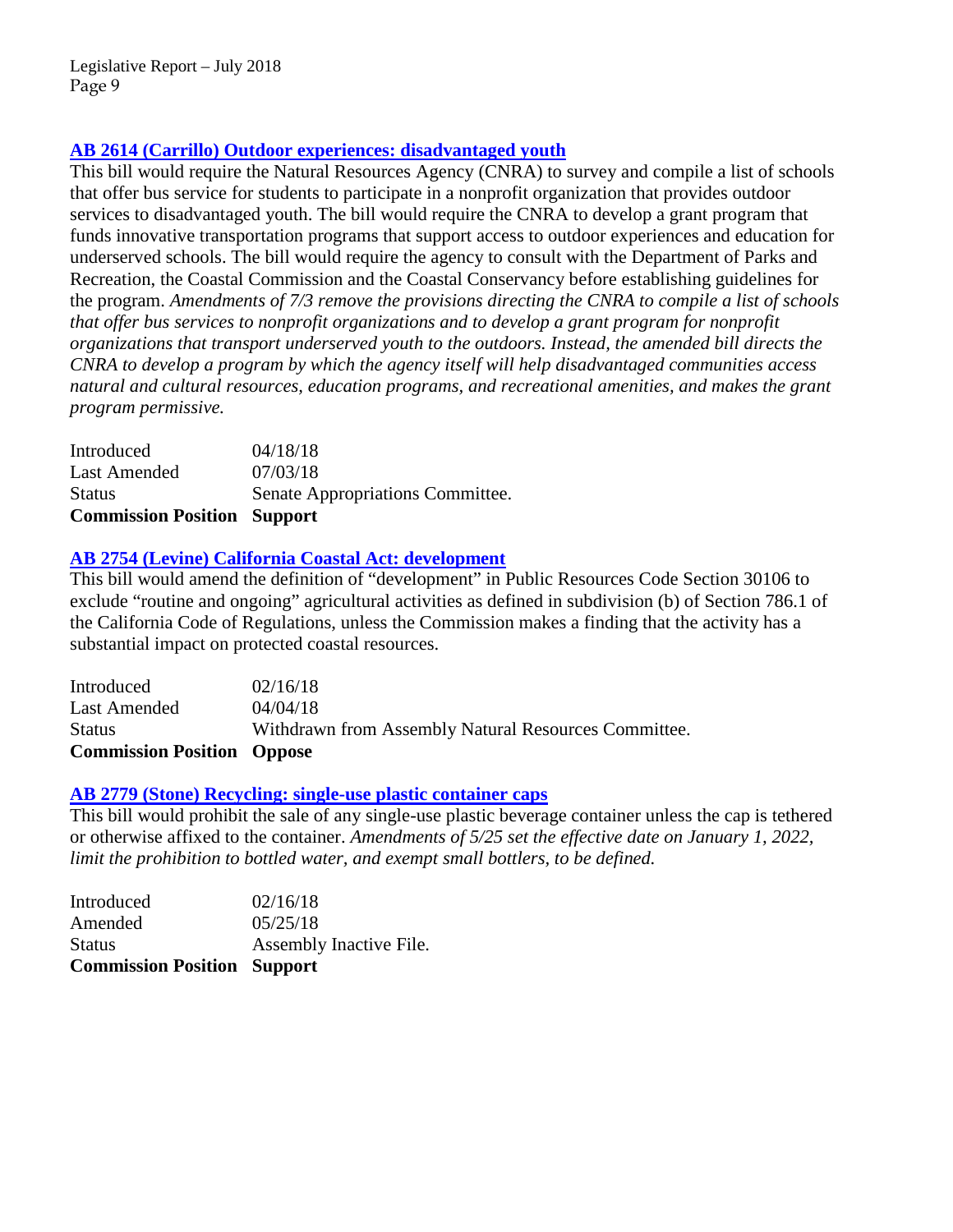## **[AB 2797 \(Bloom\) Planning and zoning: density bonuses](http://leginfo.legislature.ca.gov/faces/billNavClient.xhtml?bill_id=201720180AB2797)**

As amended 4/30, this bill would re-state and emphasize existing law (Government Code Section 65015 (m)) that any project in the coastal zone utilizing density bonus incentives or concessions, including waivers, parking ratios or reduction of development standards shall be permitted in a manner that is consistent with the Coastal Act. The section would be amended to read as follows:

> (m) This section does not supersede or in any way alter or lessen the effect or application of the California Coastal Act of 1976 (Division 20 (commencing with Section 30000) of the Public Resources Code). *Any density bonus, concessions, incentives, waivers or reductions of development standards, and parking ratios to which the applicant is entitled under this section shall be permitted in a manner that is consistent with this section and Division 20 (commencing with Section 30000) of the Public Resources Code.*

The bill also includes the following findings:

*It is the intent of the Legislature in amending subdivision (m) of Section 65915 of the Government Code to address the holding and dicta in Kalnel Gardens, LLC v. City of Los Angeles (2016) 3 Cal.App.5th 927 regarding the relationship between Section 65915 and the California Coastal Act of 1976 (Division 20 (commencing with Section 30000) of the Public Resources Code). The Legislature's intent is that the two statutes be harmonized so as to achieve the goal of increasing the supply of affordable housing in the coastal zone while also protecting coastal resources and coastal access.*

| Introduced    | 02/16/18  |
|---------------|-----------|
| Last Amended  | 04/30/18  |
| <b>Status</b> | Enrolled. |

**[AB 2864 \(Limón\) California Coastal Commission: coastal zone resources: oil spills](http://leginfo.legislature.ca.gov/faces/billNavClient.xhtml?bill_id=201720180AB2864)**

This bill would specify that the Coastal Commission shall be a consulted as part of the Natural Resource Damage Assessment (NRDA) process for coastal zone oil spills and related responses. *Amendments of 5/25 give the Coastal Commission and BCDC the discretion to choose whether or not to participate in the NRDA process regarding injuries to coastal resources and restoration planning.*

Introduced 02/16/18 Last Amended 05/25/18 Status Senate Appropriations Committee. **Commission Position Support**

## **[AB 2919 \(Frazier\) Transportation: permits](http://leginfo.legislature.ca.gov/faces/billNavClient.xhtml?bill_id=201720180AB2919)**

This bill would require the Coastal Commission, the State Water Resources Control Board, and the Department of Fish and Wildlife to approve and complete CalTrans permits within a 2-year timeframe, or else the permit will be deemed approved.

| Introduced    | 02/16/18                                |
|---------------|-----------------------------------------|
| Last Amended  | 03/19/18                                |
| <b>Status</b> | Withdrawn from Assembly ESTM Committee. |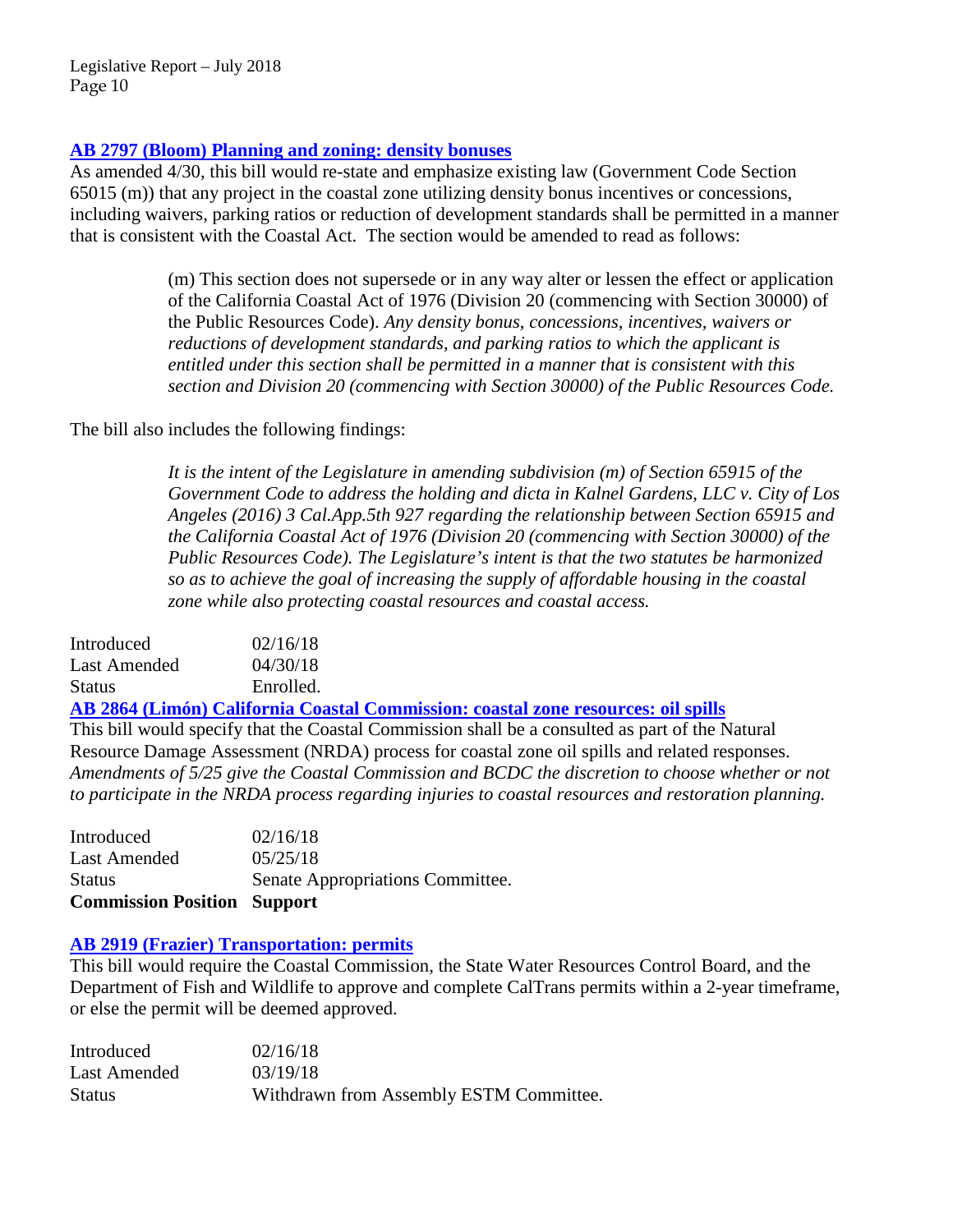# **[SR 73 \(McGuire\) Relative to new Offshore Oil and Gas Leasing Program](http://leginfo.legislature.ca.gov/faces/billTextClient.xhtml?bill_id=201720180SR73)**

This resolution makes extensive findings regarding the importance of California's coastal economy, California's leadership in renewable energy and greenhouse gas reductions, and the public's support for coastal protection. The measure expresses the Senate's opposition to the administration's proposed 5-year Outer Continental Shelf National leasing plan, and urges the President of the United States and the Congress to permanently protect the Pacific coast from new oil and gas leasing.

| Introduced    | 01/12/18  |
|---------------|-----------|
| Last Amended  | 01/25/18  |
| <b>Status</b> | Enrolled. |

## **SB 188 (Jackson) [State lands: leasing; oil and gas](http://leginfo.legislature.ca.gov/faces/billNavClient.xhtml?bill_id=201720180SB188)**

This bill would prohibit the State Lands Commission from entering into any new lease or other conveyance that authorizes the exploration, development or production of oil and natural gas on state tidelands. The bill would prohibit the commission from entering into any lease renewals, modifications or extensions that authorize the lessee to engage in new or additional exploration, development, or production of oil and natural gas. *Amendments of 6/08 make minor, technical changes.*

| Introduced    | 01/25/17                                                  |
|---------------|-----------------------------------------------------------|
| Last Amended  | 06/08/17                                                  |
| <b>Status</b> | Assembly Appropriations Committee. Held under submission. |

## **[SB 262 \(Wieckowski\) Climate change: climate adaptation: advisory council](https://leginfo.legislature.ca.gov/faces/billNavClient.xhtml?bill_id=201720180SB262)**

This bill is a spot bill related to the Climate Change Advisory Panel in the Governor's Office of Planning and Research. *Amendments of 5/17 substantially revise the bill. The bill would create the California Council for Adaptation and Resiliency, charged with administering the Climate Adaptation and Resiliency Program, to be staffed by the Office of Planning and Research (OPR). The Director of OPR would serve as the council's Chairman, and the 14 members would have expertise in a variety of disciplines. The Council would develop guidance documents, coordinate with the updating of the California Climate Assessment, develop financing strategies, identify vulnerable communities and regions, develop tools for addressing vulnerabilities, develop and implement strategies to build partnerships with the private sector, and other responsibilities as specified. Amendments of 6/14 add certain online reporting requirements.*

| Introduced    | 02/08/17                                           |
|---------------|----------------------------------------------------|
| Last Amended  | 06/14/18                                           |
| <b>Status</b> | Assembly Appropriations Committee (suspense file). |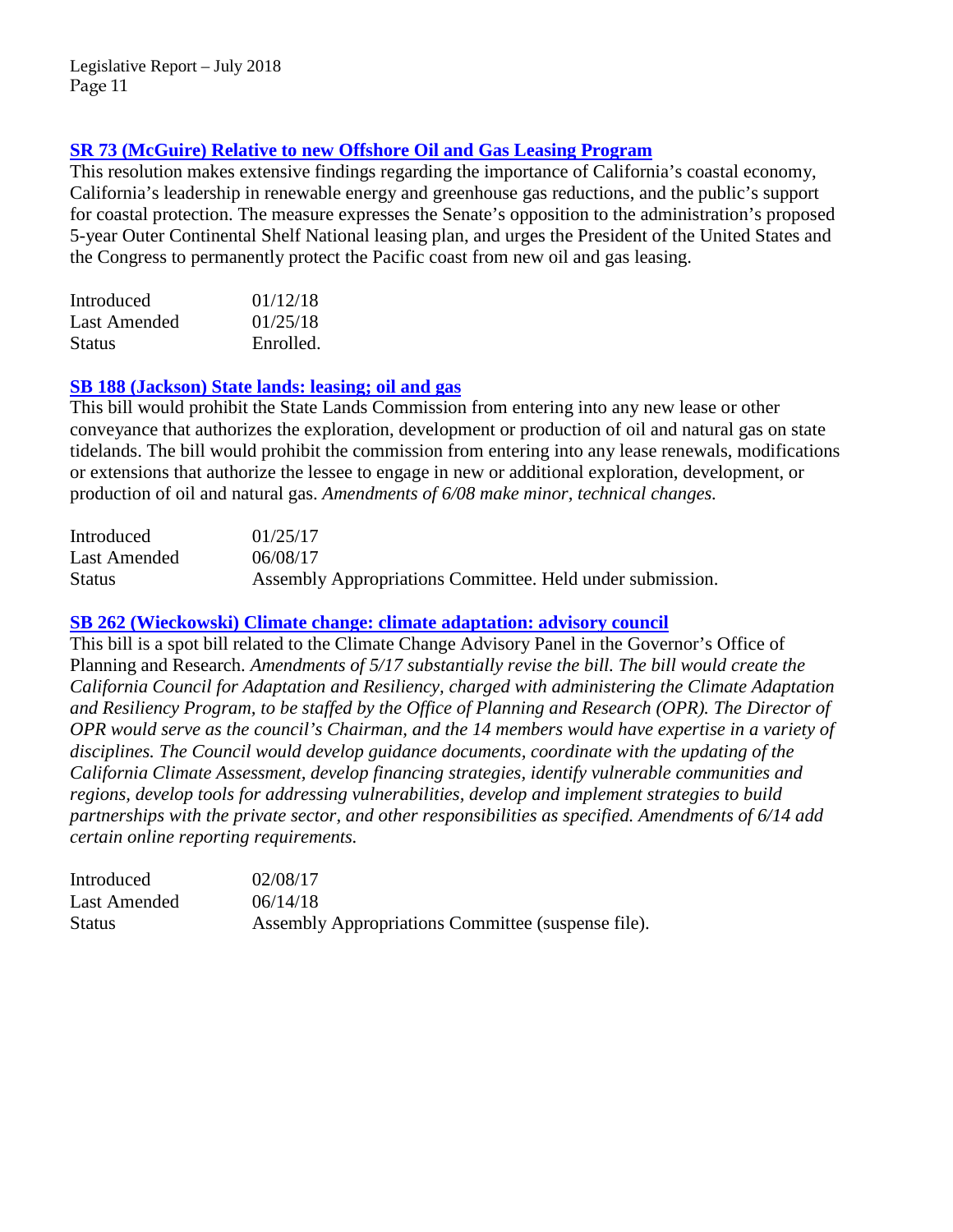# **[SB 588 \(Hertzberg\) Marine resources and preservation](http://leginfo.legislature.ca.gov/faces/billTextClient.xhtml?bill_id=201720180SB588&search_keywords=coastal)**

This bill would substantially revise the Marine Resources Legacy Act (a.k.a. the "Rigs to Reefs" program) in the Fish and Game Code, related to the regulatory process of offshore oil and gas facilities conversion to artificial reefs. The bill designates the State Lands Commission as the lead agency for environmental review an under CEQA for an application to partially remove an offshore structure. The bill requires the Department to determine the cost savings of partial removal compared with full removal, as well as make the determination of whether partial removal provides a net environmental benefit. Only platforms deeper than 100' are eligible. The bill includes consideration of greenhouse gas emissions as part of the analysis of net environmental benefit. The bill makes changes to the application process, and changes to the timing of the distribution of funds; requires the applicant to provide sufficient funds for all agencies to perform the responsibilities proscribed by the bill, and gives the Ocean Protection Council the responsibility of determining the appropriate weight to be given to adverse impacts to the marine environment versus greenhouse gas emissions. The bill would allow the first applicant to partially remove an offshore platform to pay startup and other costs associated with processing the application as determined by the department. *Amendments of 5/7 specify that it is the intent of the Legislature to end offshore drilling, and that the bill shall not encourage any additional offshore oil and gas leases.*

| Introduced    | 02/17/17                                             |
|---------------|------------------------------------------------------|
| Last Amended  | 05/07/18                                             |
| <b>Status</b> | Withdrawn from Assembly Natural Resources Committee. |

# **[SB 827 \(Wiener\) Planning and zoning: transit-rich housing bonus](http://leginfo.legislature.ca.gov/faces/billNavClient.xhtml?bill_id=201720180SB827)**

This bill would amend the state density bonus law (Planning and Zoning Code) to provide specified exemptions from local building codes, General Plans and LCPs for "transit-rich housing projects." Transit-rich housing projects are defined as a residential development project with all units no less than  $\frac{1}{2}$  mile from a major transit stop, or no more than  $\frac{1}{4}$  mile from a fixed route bus service with intervals of no more than 15 minutes during peak commute hours. The "transit-rich bonus" would exempt the project from all of the following:

- Maximum controls on residential density or floor area
- Minimum automobile parking requirements
- Any design standard that restricts the applicant's ability to construct the maximum number of units consistent with any applicable building code.

Projects within ¼ mile of a high quality transit corridor, or one block from a major transit stop could build as high as 85 feet. Qualified projects that don't meet that criteria could build as high 45-55 feet, depending on specific circumstances. *Amendments of 4/9 provide that the bill would not take effect until 2021, and that local governments may apply for an additional one-year delay to 2022. The amendments also provide that where a local government eliminates a zoning designation or decreases*  zoning capacity, any application for a transit-rich housing bonus shall be approved based on the *zoning designations in effect on January 1, 2018.*

| Introduced    | 01/03/18                                                              |
|---------------|-----------------------------------------------------------------------|
| Last Amended  | 04/09/18                                                              |
| <b>Status</b> | Senate Transportation and Housing Committee. Reconsideration granted. |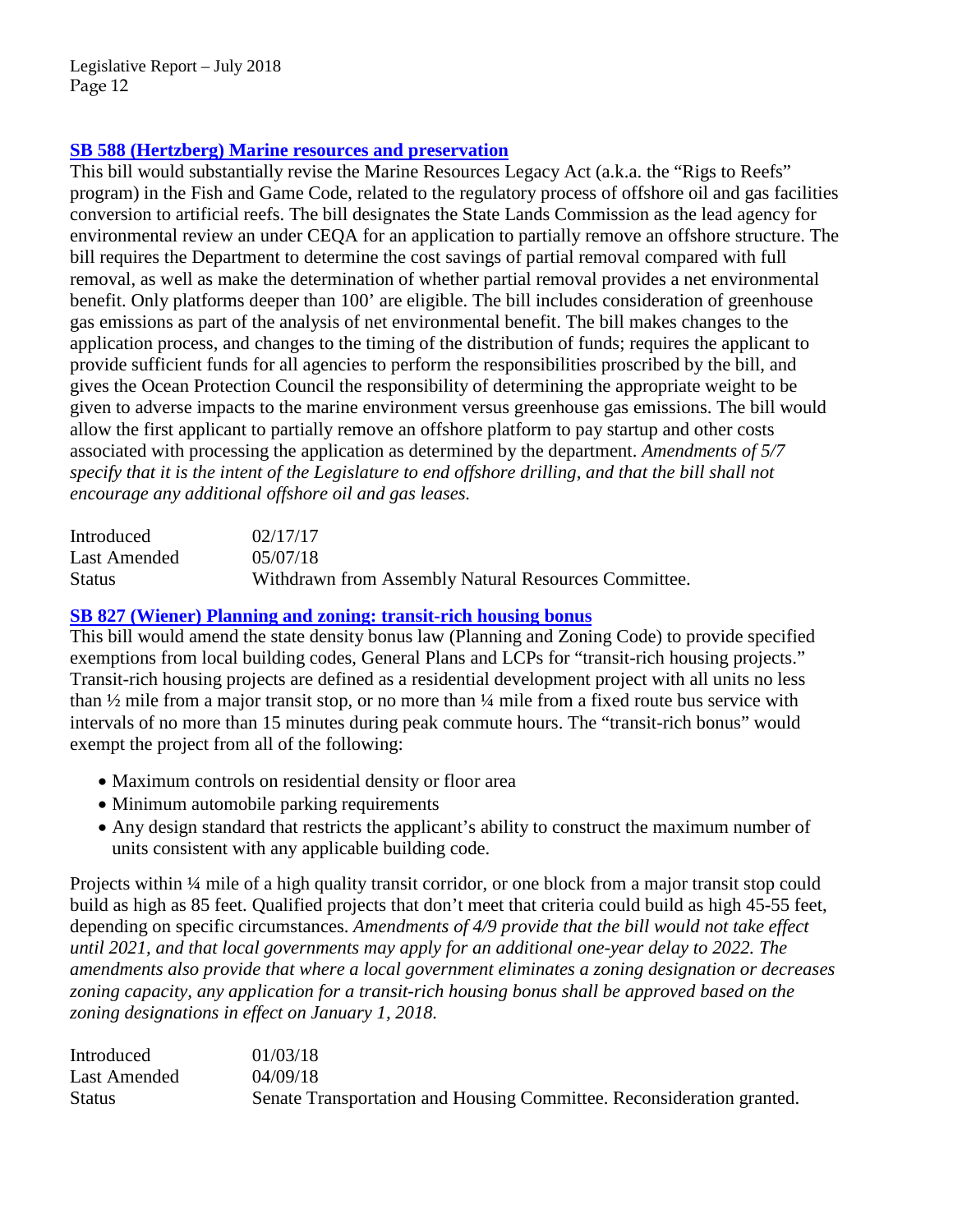# **[SB 834 \(Jackson/Lara\) State lands: leasing: oil and gas](http://leginfo.legislature.ca.gov/faces/billNavClient.xhtml?bill_id=201720180SB834)**

This bill would prohibit the State Lands Commission and local trustees of state tidelands from entering into any new leases for offshore oil and/or gas production. The probation would also extend to any lease renewal, extension or modification of an existing lease that would authorize the exploration, development or production of oil or natural gas seaward of the mean high tide line. This bill is a reintroduction of SB 188 from the previous year. *Amendments of 4/8 clarify that the prohibition shall affect Outer Continental Shelf leases.*

| Introduced    | 01/04/18                                  |
|---------------|-------------------------------------------|
| Last Amended  | 05/25/18                                  |
| <b>Status</b> | <b>Assembly Appropriations Committee.</b> |

# **SB 835 (Glazer) [Parks: smoking ban](http://leginfo.legislature.ca.gov/faces/billNavClient.xhtml?bill_id=201720180SB835)**

This bill would make it an infraction, punishable by a fine of \$25 to smoke a tobacco product or dispose of a cigar or cigarette in a State Park. The bill would also require the Department to post signs in State Park units to inform the public of the smoking prohibition. *Amendments of 3/20 clarify that the bill does not apply to the good faith practice of a religious belief or ceremony*.

| Introduced    | 02/04/18                                           |
|---------------|----------------------------------------------------|
| Last Amended  | 03/20/18                                           |
| <b>Status</b> | Assembly Appropriations Committee (suspense file). |

# **SB 836 (Glazer) [State beaches: smoking ban](http://leginfo.legislature.ca.gov/faces/billNavClient.xhtml?bill_id=201720180SB836)**

This bill would make it an infraction, punishable by a fine of \$25 to smoke a tobacco product or dispose of a cigar or cigarette on a state coastal beach. The bill would also require the Department of Parks and Recreation to post signs in State Park units to inform the public of the smoking prohibition. The bill does not apply to the good faith practice of a religious belief or ceremony. *Amendments of 5/15 make minor, technical changes*.

| Introduced   | 01/04/18                                           |
|--------------|----------------------------------------------------|
| Last Amended | 05/15/18                                           |
| Status       | Assembly Appropriations Committee (suspense file). |

# **[\\*SB 840 \(Mitchell\) Budget Act of 2018](http://leginfo.legislature.ca.gov/faces/billNavClient.xhtml?bill_id=201720180SB840)**

This bill makes appropriations in support of the State of California, including \$18,150,000 for itemized support of the Coastal Commission.

| Introduced    | 01/10/18                          |
|---------------|-----------------------------------|
| <b>Status</b> | Signed by Governor June 27, 2018. |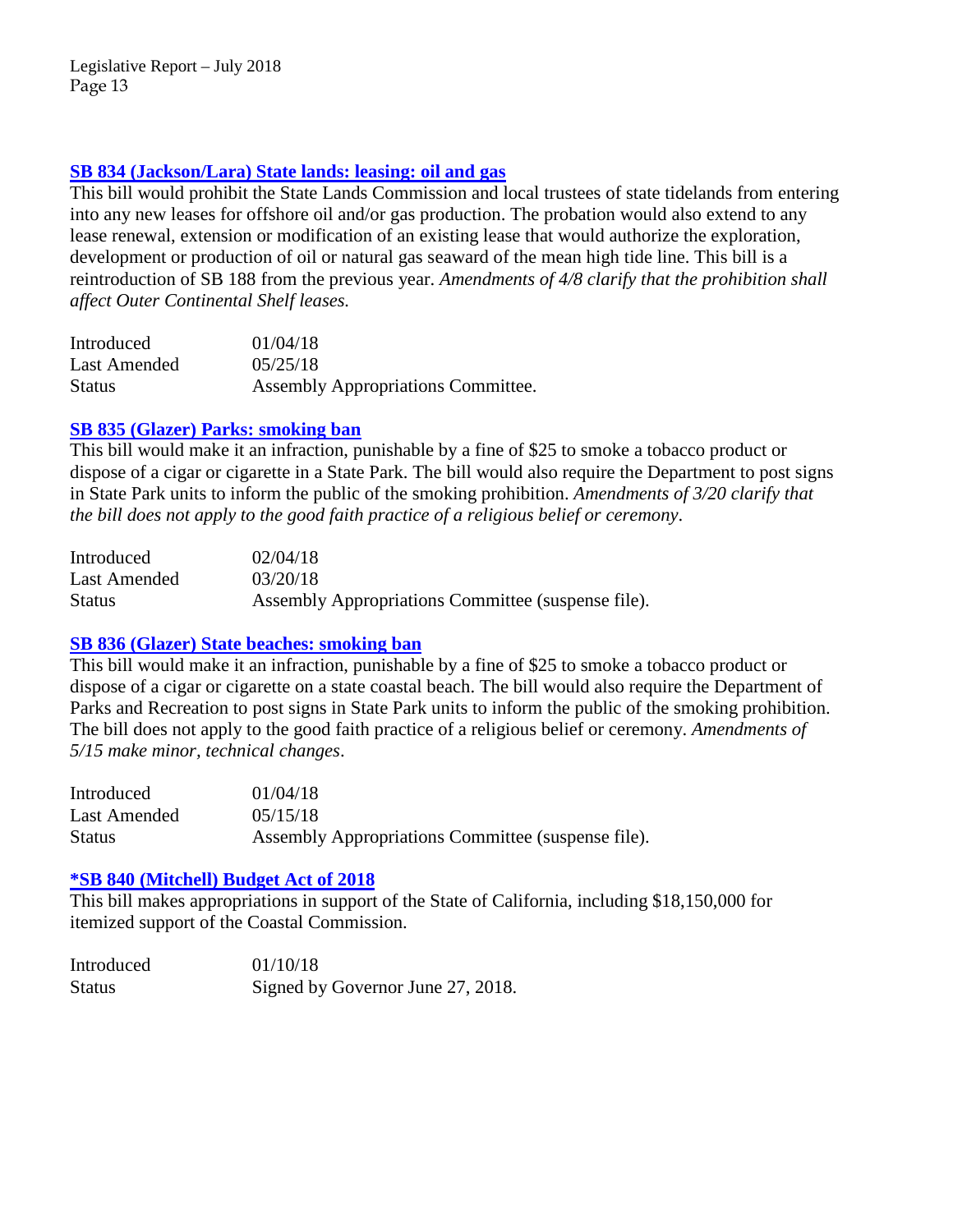## **[\\*SB 854 \(Committee on Budget and Fiscal Review\)](https://leginfo.legislature.ca.gov/faces/billTextClient.xhtml?bill_id=201720180SB854)**

This bill would create the Martins Beach Subaccount, and would require that moneys received from public and private sources for the creation of a coastal public access route at Martins Beach, San Mateo County, be deposited into that subaccount and continuously appropriated to the State Lands Commission for acquisition of the right-of-way or easement. The bill would also authorize the commission to transfer up to \$1,000,000 into the account.

| Introduced    | 01/10/18                          |
|---------------|-----------------------------------|
| <b>Status</b> | Signed by Governor June 27, 2018. |

## **\*SB 856 [\(Committee on Budget and Fiscal Review\)](http://leginfo.legislature.ca.gov/faces/billTextClient.xhtml?bill_id=201720180SB856)**

This bill, the "Budget Bill Jr." amends the Budget Act of 2018 to make additional appropriations. Section 24 includes \$1.5 million from the Greenhouse Gas Reduction Fund in support of the Coastal Commission's Local Assistance Grant Program.

| Introduced    | 01/10/18                          |
|---------------|-----------------------------------|
| <b>Status</b> | Signed by Governor June 27, 2018. |

## **[SB 953 \(Anderson\) Off-highway motor vehicles](https://leginfo.legislature.ca.gov/faces/billTextClient.xhtml?bill_id=201720180SB953)**

This bill states that it is the intent of the Legislature to clarify operating rules for off-highway motor vehicles.

| Introduced    | 01/30/18                |
|---------------|-------------------------|
| <b>Status</b> | Senate Rules Committee. |

## **[SB 984 \(Skinner\) State boards and commissions: representation: women](http://leginfo.legislature.ca.gov/faces/billNavClient.xhtml?bill_id=201720180SB984)**

This bill would require the composition of all state boards and commissions with 5 or more members to be comprised of a minimum of 40% women, and boards and commissions with fewer than 5 members to be include at least one woman. The bill would also require the Governor's office to collect and release gender and other demographic composition of each state board and commission. *Amendments of 7/3 make minor, technical changes.*

| Introduced    | 02/05/18                           |
|---------------|------------------------------------|
| Last Amended  | 07/03/18                           |
| <b>Status</b> | Assembly Appropriations Committee. |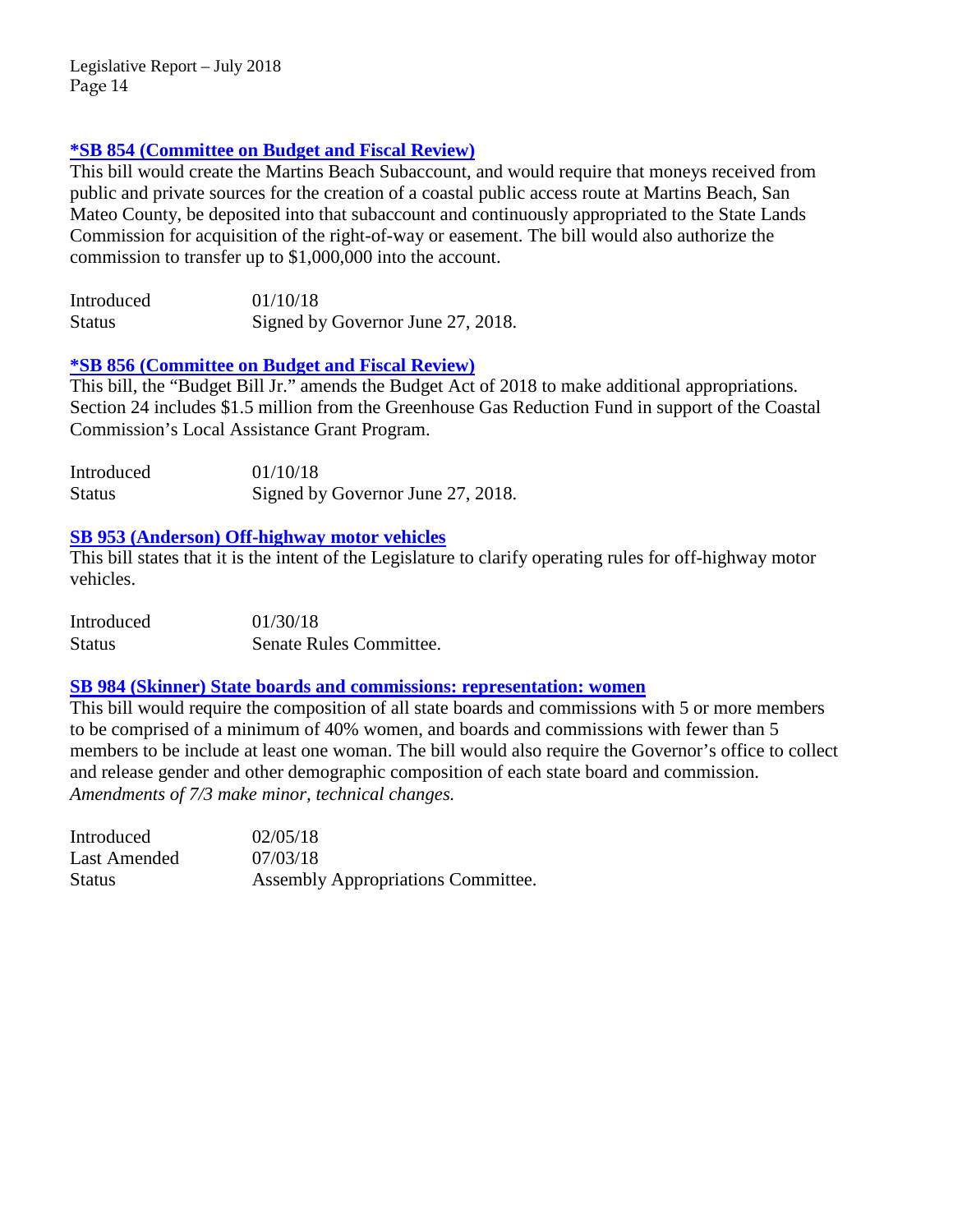# **SB 1015 (Allen) California [Climate Resiliency Program](http://leginfo.legislature.ca.gov/faces/billNavClient.xhtml?bill_id=201720180SB1015)**

This bill would establish the California Climate Resiliency Program, and create the California Climate Change Resiliency Fund to fund the planning and implementation of projects that reduce greenhouse gas emissions and increase the resiliency of natural systems and working lands as well as urban areas that are adapting to climate change. The fund would receive moneys from the Greenhouse Gas Reduction Fund, bonds, settlements and other revenue sources. The bill would require the Wildlife Conservation Board and any participating conservancies to develop guidelines for implementation of the program, a schedule for the allocation of funds, and criteria for eligibility to receive funds. In order to be eligible to receive moneys from the fund, any participating state agency would have to adopt a climate resiliency program covering its jurisdictional area. *Amendments of 6/21 remove the requirement that a participating state agency adopt a climate resiliency program in order to be eligible to receive moneys from the fund.*

| Introduced    | 02/07/18                           |
|---------------|------------------------------------|
| Last Amended  | 06/21/18                           |
| <b>Status</b> | Assembly Appropriations Committee. |

# **[SB 1017 \(Allen\) Commercial fishing: drift gill net shark and swordfish fishery](http://leginfo.legislature.ca.gov/faces/billNavClient.xhtml?bill_id=201720180SB1017)**

This bill would require the Department of Fish and Wildlife to develop a voluntary buyback program for drift gill net (DGN) shark and swordfish permits, and establish limits for the total maximum amount of allowable bycatch by species. The bill would also increase the annual fee for permits from \$330 to \$1,500 for the license year beginning April 1, 2019, and to \$3,000 for any license year thereafter, and require the presence of an independent observer on every permitted vessel. Further, this bill would limit transfer of permits to entities dedicated to retiring permits. *Amendments of 5/25 would require the Department of Fish and Wildlife to develop a program for transitioning holders of DGN permits out of the gillnet fishery; increase the fee for a DGN permit that expires on March 31, 2019 to \$482.75; and set the buyback price for various types of gillnets from \$10,000 to \$65,000. Amendments of 6/26 remove the permit fee increase.*

| Introduced    | 02/07/18                                  |
|---------------|-------------------------------------------|
| Last Amended  | 06/26/18                                  |
| <b>Status</b> | <b>Assembly Appropriations Committee.</b> |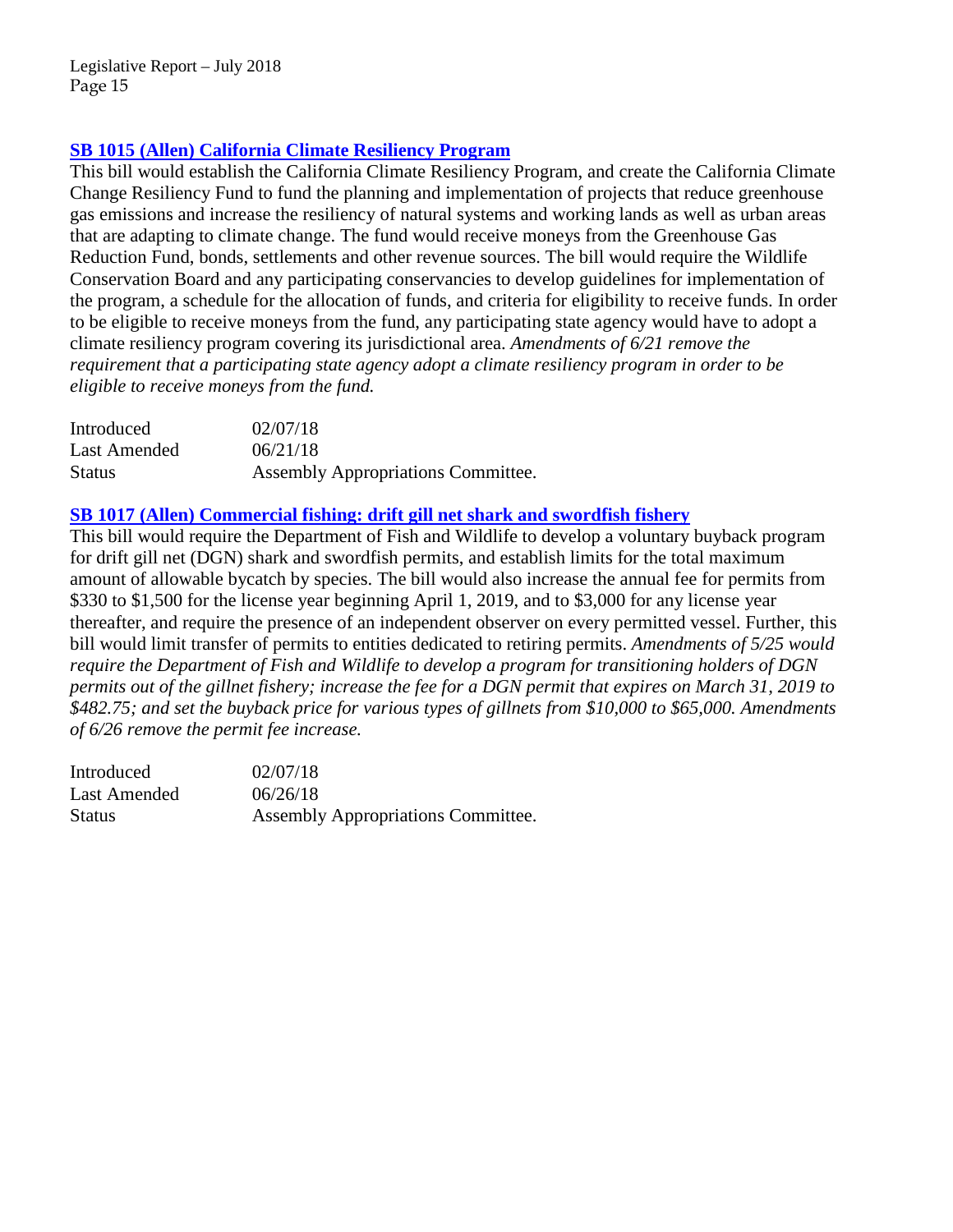# **[SB 1029 \(McGuire\) North Coast Rail Authority: right of way: Great Redwood Trail Agency](http://leginfo.legislature.ca.gov/faces/billNavClient.xhtml?bill_id=201720180SB1029)**

This bill would effectively dissolve the existing North Coast Rail Authority, which currently maintains jurisdiction over a largely inoperable rail road right of way in Sonoma, Mendocino and Humboldt Counties. The bill would designate the Sonoma-Marin Area Rail Transit (SMART) District as the successor agency for the southern portion of the right-of-way, south of the City of Willits; add a member to the SMART Board of Directors appointed by the Mendocino County Board of Supervisors, and require it to conduct a freight rail study. The bill would also create the Great Redwood Trail Agency (GRTA) to create and maintain a public trail on or adjacent to the northern portion of the right of way, north of the City of Willits, as well as the option to contract for services to operate an excursion and/or freight service. *Amendments of 5/25 would require the California Transportation Commission to conduct an assessment on the authority's pre-existing debts and liabilities; require the GRTA to complete an environmental assessment of the right of way; encourage utilization of the California Conservation Corps; and make minor, technical changes. Amendments of 6/20 expand the agency's authorization to contract for freight or excursion rail services from the northern-most 15 miles to the entire northern section, creates the Great Redwood Trail Program Fund, adds a locally elected official from Mendocino or Humboldt County, and authorizes the agency to fix and collect fees for using land owned or controlled by the agency.*

| Introduced    | 02/08/18                  |
|---------------|---------------------------|
| Last Amended  | 06/20/18                  |
| <b>Status</b> | Assembly Rules Committee. |

## **[SB 1090 \(Monning\) Nuclear power plant decommissioning](http://leginfo.legislature.ca.gov/faces/billNavClient.xhtml?bill_id=201720180SB1090)**

This bill would require the Public Utilities Commission to fully fund the cost of the community impact mitigation settlement and employee retention program proposed by PG&E, related to the decommissioning of the Diablo Canyon Nuclear Power Plant in San Luis Obispo County.

| Introduced    | 02/12/18                                  |
|---------------|-------------------------------------------|
| Last Amended  | 03/15/18                                  |
| <b>Status</b> | <b>Assembly Appropriations Committee.</b> |

## **[SB 1301 \(Beall\) Environmental permitting](http://leginfo.legislature.ca.gov/faces/billNavClient.xhtml?bill_id=201720180SB1301)**

This bill would require the Coastal Commission, BCDC, the SWRCB and CDFW to issue an annual report that discloses the average permit processing time for projects related to dam safety or flood risk reduction. The bill requires the Office of Planning and Research (OPR) to develop and implement a joint multiagency pre-application, and model fee-for-service agreement, and the formation of an interagency team with specified state and federal agencies. *Amendments of 5/25 eliminate the references to specific agencies or types of permits, and eliminate reporting requirements. As amended, the bill requires OPR to develop a pre-application and a model fee for service agreement for interested project applicants that wish to convene and fund an interagency team made up of state agencies with permitting authority over a dam or flood control project. Amendments of 6/19 replace all references to an "interagency team" with a supplemental consultation process.*

| Introduced    | 02/16/18                           |
|---------------|------------------------------------|
| Last Amended  | 06/19/18                           |
| <b>Status</b> | Assembly Appropriations Committee. |